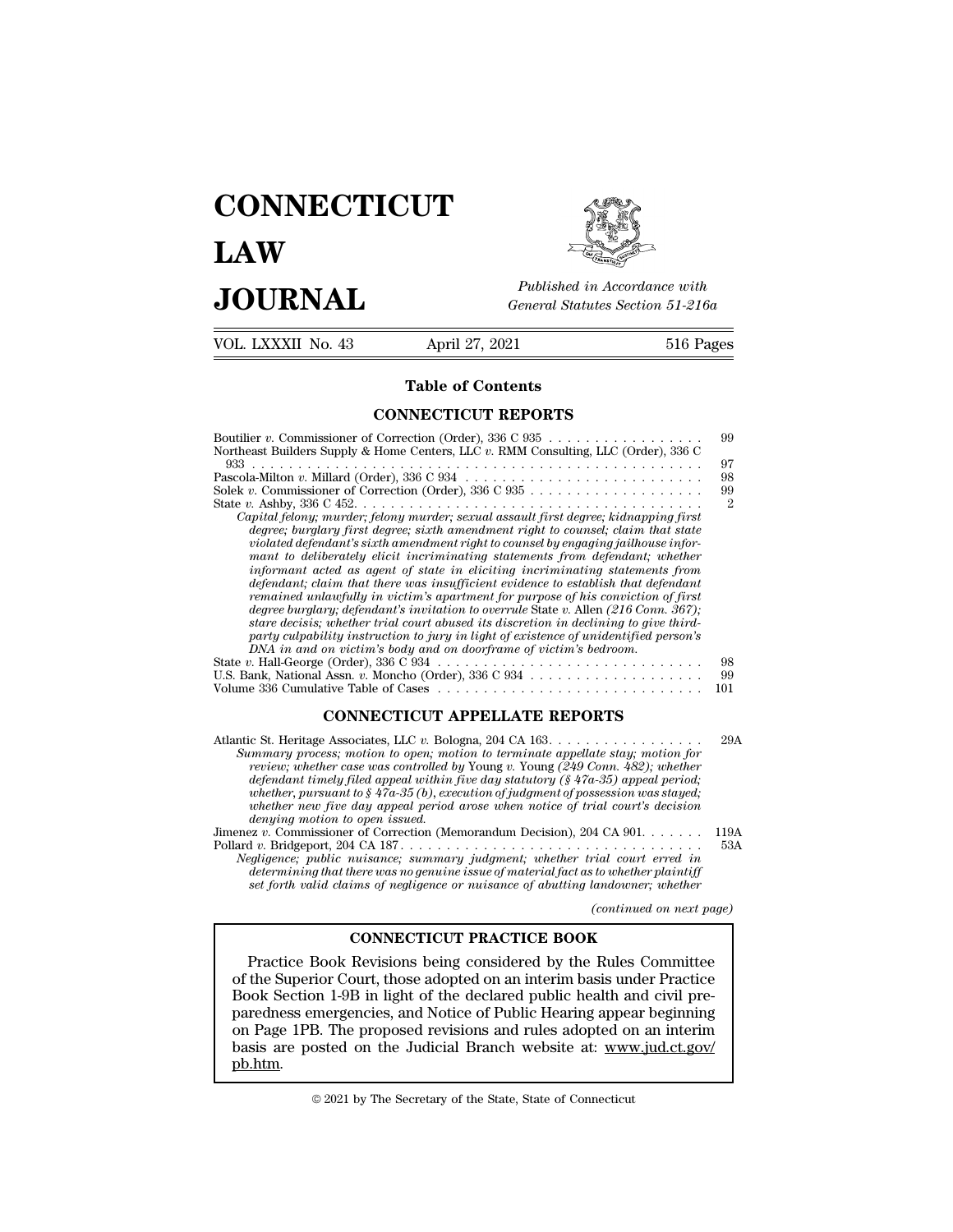*t*<br> **trial court erred in granting defendant's motion for summary judgment; claim**<br> *that abutting landowner had duty to maintain and repair sidewalk; claim that*<br> *arowth of tree on abutting landowner's monerty constitut that abutting landowner had duty to maintain and repair abutting landowner had duty to maintain and repair sidewalk; claim that* that abutting landowner had duty to maintain and repair sidewalk; claim that growth of tree *growth* of tree on abutting landowner in granting defendant's motion for summary judgment; claim that abutting landowner had duty to maintain and repair sidewalk; claim that growth of tree on abutting landowner's property Page ii **connectively** CONNECTICUT LAW JOURNAL April 27,<br> *land court erred in granting defendant's motion for summary judgment; claim*<br> *that abutting landowner had duty to maintain and repair sidewalk; claim that*<br> *grow* trial court erred in granting defendant's motion for summary judgment; claim<br>that abutting landowner had duty to maintain and repair sidewalk; claim that<br>growth of tree on abutting landowner's property constituted affirmat *Sexual court erred in granting defendant's motion for summary judgment; claim*<br>that abutting landowner had duty to maintain and repair sidewalk; claim that<br>growth of tree on abutting landowner's property constituted affir *fourt erred in granting defendant's motion for summary judgment; claim*<br>*fourth deprefies and ouner had duty to maintain and repair sidewalk; claim that*<br>*growth of tree on abutting landowner's property constituted affirm dant's chart erred in granting degendants motion for summary judgment; claim that that a databayer had daty to maintain and repair sidewalk; claim that growth of tree on abutting landowner's property constituted affirmati and worthy andover ring landower's property constituted affirmative act of andowner in creating landowner's property constituted affirmative act of andowner in creating nuisance.*<br> *andowner in creating nuisance.*<br> *a from community; claim that defendant in third degree; sexual assault in second degree; sexual assault in third degree; sexual assault in second degree; sexual assault in third degree; sexual assault in fourth degree; risk guardowner in creating nuisance.*<br> *jury selection procedure in second agree; sexual assault in third degree; sexual assault in*<br> *fourth degree; risk of injury to child; whether trial court improperly denied defendant's whether this court showledgere, sexual assault in third degree, sexual assault in*  $i$  and assault in second degree, sexual assault in third degree, sexual assault in fourth degree, risk of independent's challenge to veni *of full assault in second degree; sexual assault in third degree; sexual assault in* fourth degree; risk of injury to child; whether trial court improperly denied defendant's challenge to venire panel; claim that trial co fourth degree; risk of injury to child; whether trial court improperty denied defendant's challenge to venire panel; claim that trial court violated defendant's sixth amendment right to venire panel that reflected fair cro *thant's challenge to venire panel; claim that trial court violated defendant's sixth*<br>amendment right to venire panel that reflected fair cross section of potential jurors<br>from community; claim that defendant's right to e *benut manumity; claim t*<br>from community; claim t<br>jury selection procedure<br>whether this court should<br>of justice to require state<br>(§ 51-232 (c)) prohibiting<br>that trial court matters.<br>0. Oscar H., 204 CA 207.<br>0. Coscar H., 2 From community; ciarm that as successible to abuse or was violated by<br>
jury selection procedure that was susceptible to abuse or was not racially neutral;<br>
whether this court should exercise its supervisory authority over *Murder; his court should exercise its supproved to douase or was not ractally neutral; whether this court should exercise its supervisory authority over administration of justice to require state to collect demographic da whether this court should exercise its supervisory duthorty over duministration*<br> *of justice to require state to collect demographic data in accordance with statute*<br> *(§ 51-232 (c)) prohibiting discrimination in jury se trial pursuant to former state to collect demograppic data in accordance with statute*<br> *trial court erred in prohibiting defendant from inquiring about certain Probate Court matters.*<br> *p.* Oscar H., 204 CA 207 . . . . . *p proutouring assertmention in jury selection, reviewability of calimit irial court erred in prohibiting defendant from inquiring about certain Probate Court erred in prohibiting defendant from inquiring about certain P chat Court matters.*<br> *chate Court matters.*<br> *chate Court matters:*<br> *c*. Oscar H., 204 CA 207<br> *cores to establish wirder; assault in first degree; risk of injury to child;*<br> *cubether trial court properly determined th admission into evidence of transcript of unavailable with the sectemption in the wither, attempt to commit murder; assault in first degree; risk of injury to child; whether trial court properly determined that witness was definite* the commit murder; assault in first degree; risk of injury to child, the there is right whether trial court properly determined that witness was unavailable to testify at trial pursuant to former testimony excep *tion of attempt to commit murder; assault in first degree; risk of injury to child; whether trial court properly determined that witness was unavailable to testify at trial pursuant to former testimony exception to rule a probable trial court properly determined that witness was unavailable to testify at trial pursuant to former testimony exception to rule against hearsay in applicable provision (§ 8-6 (1)) of Connecticut Code of Evidence;* Fram pursuant to former user assuming exception to rate against nearsty in approache<br>provision (§ 8-6 (1)) of Connecticut Code of Evidence; whether state made suffi-<br>cient efforts to establish witness' unavailability to te *Protssion (§ 5-0 (1)) of onectional Count informal content state minds sighter cancel in that*<br> *Possession into exidence of transcript of unavailability to testify at trial; claim that*<br> *damission into evidence of trans trem* egions to establish with these undoculating to testigg at rrial; clarin that<br>admission into evidence of transcript of unavailable withese deposition violated<br>defendant's rights to confrontation and due process; unpr *the fendant's rights to confrontation and due process; unpreserved claim that conviction of attempt to compromation and assault in first degree violated constitutional prohibition against double jeopardy.<br>
<i>x*. Siler, 204 *defendant s*rights to confrontation and are process; unpreserved claim that conviction of attempt to commit murder and assault in first degree violated constitutional<br>prohibition against double jeopardy.<br>  $\alpha$  Siler, 204 *under article first, § 7, of Connecticut constitution; claim that police affidavit in support of application for search warrant did not establish probable cause because it lacked necessary nexus between defendant's residence and criminal activity allegency of narcotics with intent to s*<br>trial court properly denied motion to<br>this court should overvile Supreme Co<br>field in data dopted totality of circums<br>under article first, § 7, of Connecticu<br>support of application via court property aented morton to suppress certain entertains contributed.<br>this court should overvale Supreme Court's decision in State v. Barton (219 Com.<br>529) that adopted totality of circumstances test for determining Volume 204 Cumulative Table of Cases . . . . . . . . . . . . . . . . . . . . . . . . . . . . . 121A **CONNECTICUT PRACTICE BOOK** Notice of Public Hearing for Practice Book Revisions being considered by the Rules Committee . . . . . . . . . . . . . . . . . . . . . . . . . . . . . . . . . . . . . . . . . . . . . 1PB *(continued on next page)*

|                                                                                                                                                                                                                                          | (continued on next page) |
|------------------------------------------------------------------------------------------------------------------------------------------------------------------------------------------------------------------------------------------|--------------------------|
| CONNECTICUT LAW JOURNAL<br>(ISSN 87500973)                                                                                                                                                                                               |                          |
| Published by the State of Connecticut in accordance with the provisions of General Statutes § 51-216a.                                                                                                                                   |                          |
| Commission on Official Legal Publications<br>Office of Production and Distribution<br>111 Phoenix Avenue, Enfield, Connecticut 06082-4453<br>Tel. (860) 741-3027, FAX (860) 745-2178<br>www.jud.ct.gov                                   |                          |
| RICHARD J. HEMENWAY, Publications Director                                                                                                                                                                                               |                          |
| Published Weekly - Available at https://www.jud.ct.gov/lawjournal                                                                                                                                                                        |                          |
| Syllabuses and Indices of court opinions by<br>ERIC M. LEVINE, Reporter of Judicial Decisions<br>Tel. (860) 757-2250                                                                                                                     |                          |
|                                                                                                                                                                                                                                          |                          |
| The deadline for material to be published in the Connecticut Law Journal is Wednesday at noon for<br>publication on the Tuesday six days later. When a holiday falls within the six day period, the deadline<br>will be noon on Tuesday. |                          |